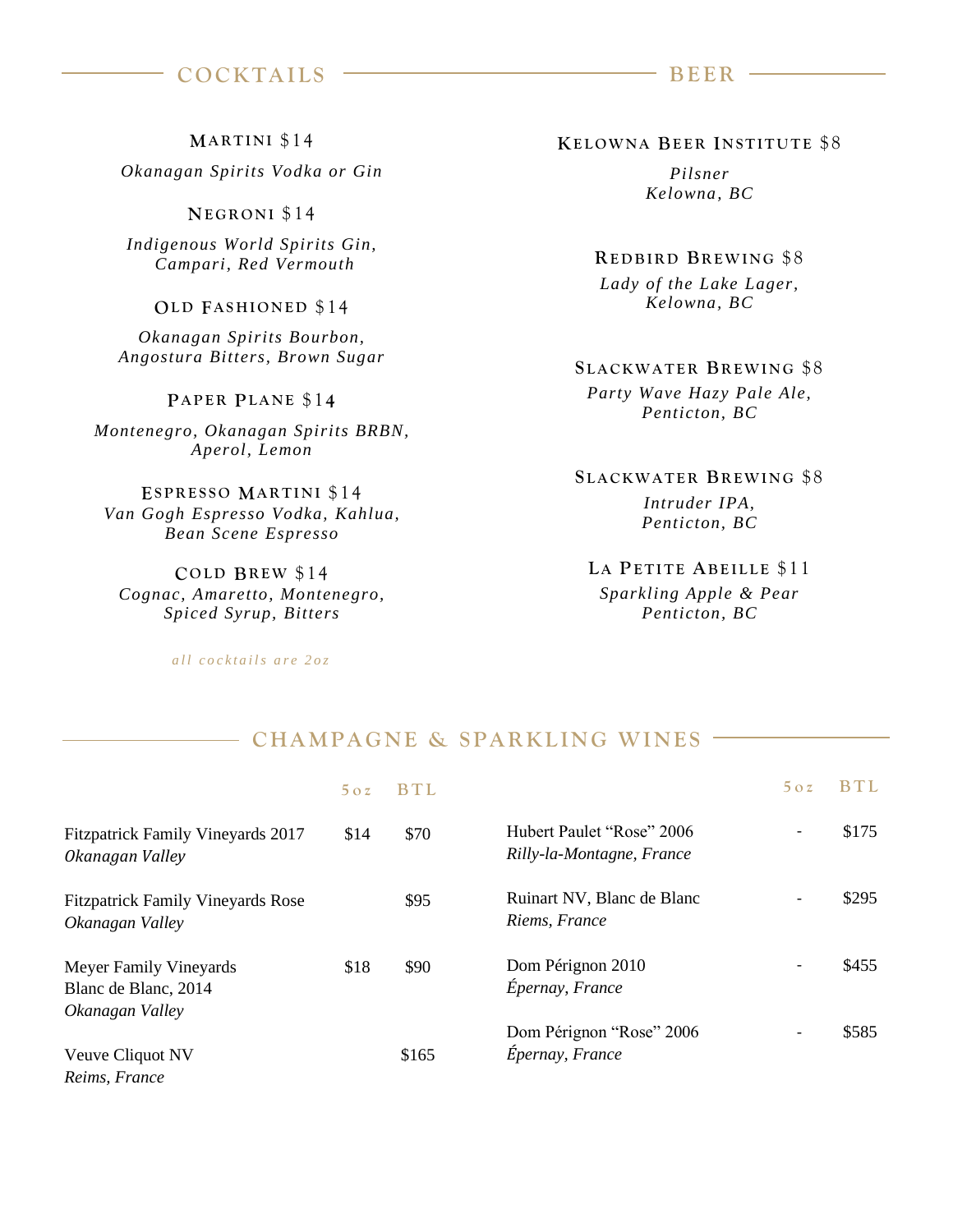# **QUAILS' GATE WHITE WINES**

|                                           | 5oz  | $\frac{1}{2}$ L | <b>BTL</b> |                                                  | 5oz  | $\frac{1}{2}$ L              | <b>BTL</b> |
|-------------------------------------------|------|-----------------|------------|--------------------------------------------------|------|------------------------------|------------|
| Rosé 2021                                 | \$11 | \$30            | \$40       | Chenin Blanc 2021                                | \$12 | \$33                         | \$45       |
| Chasselas-Pinot Gris-<br>Pinot Blanc 2021 | \$11 | \$30            | \$40       | Chenin Blanc 2020<br>Clone 220                   |      | $\qquad \qquad \blacksquare$ | \$70       |
| Dry Riesling 2020                         | \$11 | \$30            | \$40       | Chardonnay 2019                                  | \$12 | \$33                         | \$45       |
| Riesling 2020<br>Clone 49                 |      |                 | \$65       | <b>Stewart Family Reserve</b><br>Chardonnay 2019 | \$17 | \$53                         | \$75       |
| Gewürztraminer 2021                       | \$11 | \$30            | \$40       |                                                  |      |                              |            |
| Orchard Block<br>Gewürztraminer 2020      |      |                 | \$55       |                                                  |      |                              |            |

*Aromatic White Flight Chasselas, Chenin Blanc, Riesling, Chardonnay* \$23

| QUAILS' GATE RED WINES |  |
|------------------------|--|
|------------------------|--|

|                                                         | 5oz  | $\frac{1}{2}$ L | BTI.  |                                                      | $5 \Omega$ | $\frac{1}{2}$            | BTI.  |
|---------------------------------------------------------|------|-----------------|-------|------------------------------------------------------|------------|--------------------------|-------|
| Pinot Noir 2020                                         | \$13 | \$36            | \$52  | Old Vines Foch 2019                                  |            | $\overline{\phantom{a}}$ | \$46  |
| <b>Stewart Family Reserve</b><br>Pinot Noir 2019        | \$19 | \$59            | \$85  | <b>Stewart Family Reserve</b><br>Old Vines Foch 2019 |            |                          | \$80  |
| Richard's Block<br>Pinot Noir 2019                      |      |                 | \$105 | <i><u><b>Oueue 2019</b></u></i>                      | \$18       | \$57                     | \$80  |
|                                                         |      |                 |       | The Connemara 2018                                   |            | $\overline{\phantom{a}}$ | \$125 |
| <b>Stewart Family Reserve</b><br>Pinot Noir Magnum 2016 |      |                 | \$200 | The Boswell Syrah 2019                               |            | -                        | \$110 |
| Merlot 2019                                             | \$13 | \$36            | \$50  | Cabernet Sauvignon 2018                              | \$18       | \$57                     | \$80  |

*Aromatic Red Flight Rosé, Pinot Noir, Merlot, Queue* \$26